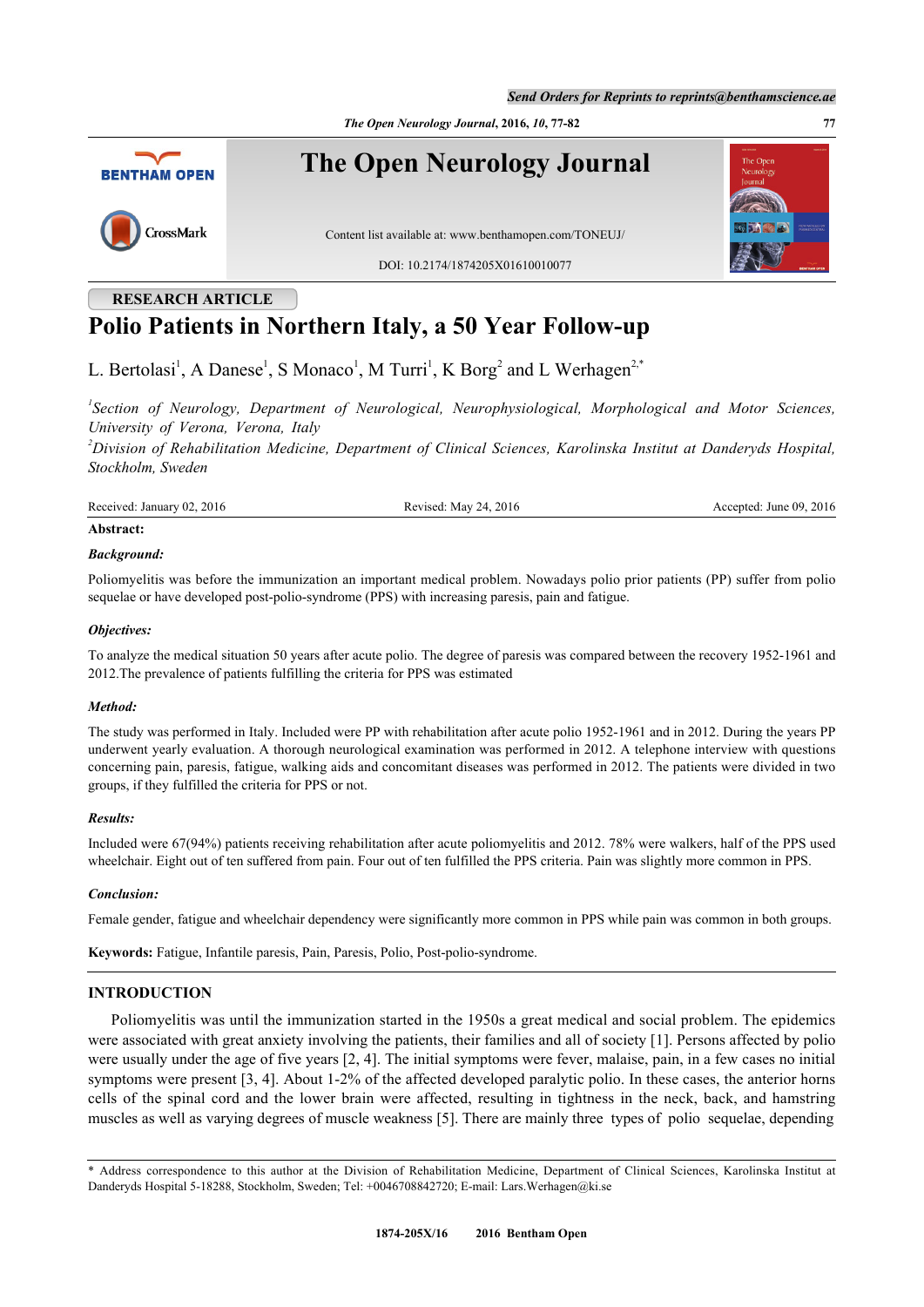#### **78** *The Open Neurology Journal, 2016, Volume 10 Bertolasi et al.*

on the nerves involved. Spinal polio, the most common form, characterized by asymmetric paresis usually involving the legs. Bulbar polio is a rare condition affecting the cranial nerves [\[3](#page-5-3)]. Bulbo-spinal polio is a combination of bulbar and spinal polio. Most patients will improve in muscle function and control due to re-innervation of the motor units. In some cases, however, motor neurons were left severely damaged or completely destroyed, resulting in permanent paresis, most common the lower extremities [\[6\]](#page-5-5). The paresis after polio is flaccid, asymmetric and combined with muscular atrophy.

After a stable period some prior polio (PP) patients may experience increasing muscular weakness, pain or/and fatigue, a condition named post-polio syndrome (PPS). The cause of PPS remains unclear, but is likely due to a distal degeneration of enlarged re innervated motor units [[9](#page-5-6)]. Contributing factors to PPS may be aging and overuse of muscles[[3\]](#page-5-3). PPS is usually a slowly progressive neuromuscular disease[[7\]](#page-5-7). The average time from the acute poliomyelitis until the onset of PPS is reported to be around 35 years [\[8](#page-5-8)]. The prevalence varies in the literature between 20-80% depending on the studied population and the diagnostic criteria. Ramlow found a prevalence of 28, 5% [[9](#page-5-6)] and in a recent Italian study the prevalence was 41% [[10\]](#page-5-9). Concomitant diseases may as the patients are aging, be a growing problem and may be a confounder for the PPS diagnosis. The most common concomitant diagnoses are as in the normal population hypertension, cardio-vascular disease and diabetes mellitus [\[11](#page-5-10)].

1952/53 a polio epidemic swept through Europe, involving Italy, leaving many people with neurological deficit. After the immunization started, however, the number of cases diminished rapidly. Nowadays a high number of persons exists with a varying degree of disability due to PP and some has developed PPS. Patients with acute polio in northern Italy received first a recovery at a hospital near their home and were then transferred to Malcesine Hospital (MH) for comprehensive treatment and rehabilitation. Today PP receive cycles of 3 weeks in-hospital rehabilitation at MH.

The aim of the present study was to analyze the actual medical situation for the patients who received rehabilitation after acute polio during the period 1952-61 and rehabilitation 2012 at MH. The presence, severity, grade and localization of paresis, walking capability, walking aids after the first recovery 1952-1961 and 2012 were analyzed. Concomitant diseases and the presence of pain in 2012 were studied. Furthermore, the prevalence of PPS according to the criteria of March of Dimes was estimated [\[13](#page-5-11)].

#### **SUBJECTS AND METHODS**

The study was performed at Malcesine Hospital (MH), located in Val di Sogno, at the Garda Lake in northern Italy. The hospital treated about 350 patients per year in the disciplines orthopaedic surgery, rheumatology and rehabilitation of polio patients. The rehabilitation period for acute polio patients was long, in severe cases more than one year. The aim was to reach autonomy. During the three week long rehabilitation 2012 at MH the patients were examined by physicians and experienced physiotherapists. PP received treatment individually and in groups.

Identified were 71 patients infected by acute polio during the years 1952-1961 who received their first rehabilitation after acute polio 1952-1961 and rehabilitation in 2012. The medical files from the recovery during the years 1952-1961 and from 2012 were analyzed. At the rehabilitation period in 2012 the patients underwent a thorough neurological examination. During the period between the first rehabilitation after acute polio 1952-1961 and rehabilitation 2012 the patients received regularly evaluation by a physician and a physiotherapist at the out-patients clinic at MH.

A telephone interview according to a questionnaire with questions about fatigue, pain intensity and localization, and walking aids was performed to add more information. For Fatigue the fatigue severity scale was used.

The included patients were evaluated individually if they fulfilled the PPS criteria according to March and Dimes [\[13](#page-5-11)]. Based on the evaluation they were divided in two groups 1) patient who fulfilled the diagnostic criteria's for PPS [\[12](#page-5-12), [13\]](#page-5-11) and 2) patients who did not *i.e.* patients with PP. PPS were interviewed concerning when their new symptoms began. The time from the acute polio infection was calculated. Patients that 2012 fulfilled the criteria for PPS were compared with the patients that did not according to progress of the disability in 2012 and to severity and localization of paresis and walking aids at discharge from MH 1952-1961. For definition see Table **[1](#page-2-0)**.

## **ANALYSIS OF DATA**

Groups and subgroups are presented as absolute numbers and percentage. Comparison between the groups was made by chi 2 analysis or by Fischer's exact test when the numbers were too small. *P*>0.005 was considered significant.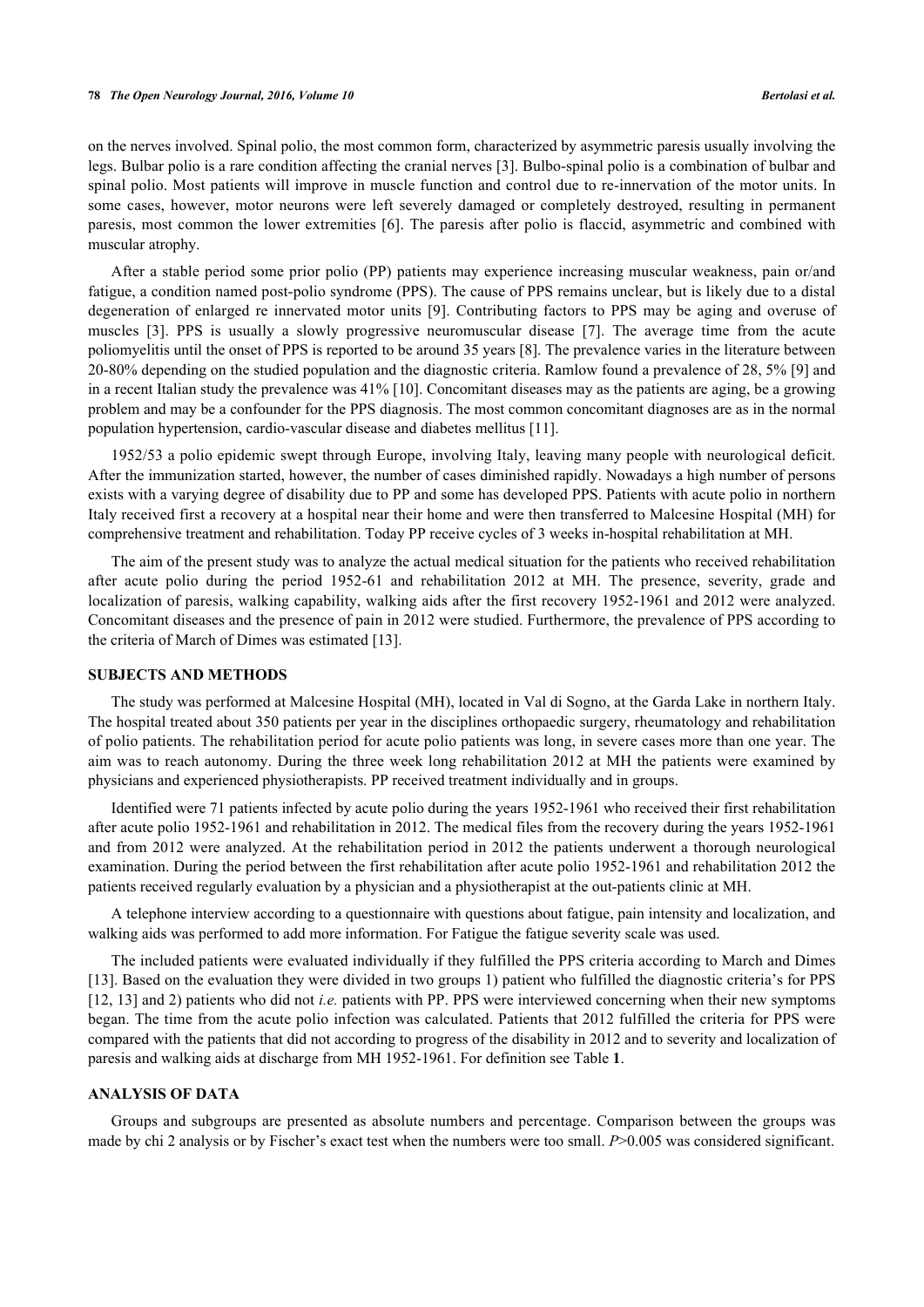<span id="page-2-0"></span>**Table 1. Definition of post polio syndrome (PPS) according to march of dimes, time from acute polio infection and start of PPS, fatigue, pain; paresis, the grade of paresis, walking aids and concomitant diseases.**

**PPS** was defined according to the criteria of March of Dimes [\[13](#page-5-11)].

#### **Criteria of March of Dimes**

1. A history of paralytic poliomyelitis, as confirmed by history, neurologic examination, and electromyography. 2. A period of partial or complete functional recovery, followed by a stable period of at least 15 years. 3. Gradual or sudden onset of progressive and persistent new muscle weakness or decreased endurance, with or without generalized fatigue, muscle atrophy, or muscle and joint pain. (Sudden onset may follow a period of inactivity, or trauma or surgery.) 4. The symptoms should persist for at least a year. 5. Exclusion of other causes.

**Time from the acute polio infection and the start of PPS** was calculated and given in years.

**Fatigue:** was measured with the fatigue severity scale with 9 questions related to how fatigue interferes with certain activities and relates and rates its severity. The questions are scored on a 7 point scale with 1= strongly disagree and 7 = strongly agree. The answers were graded 1-7 [[14\]](#page-5-13).

**Pain:** was graded according to the Visual analogue scale (VAS) 0-100 [\[15](#page-5-14)] Pain was chronic when exceeded three months. Pain was graded severe when a VAS was over 50.

Paresis: was divided into para-paresis, mono-paresis when paresis of one leg or one arm was present, Tetra-paresis and hemi- pares.

**The grade of paresis** was divided in severe, moderate or mild. Muscle function was graded from 0-5. 0 is no muscle function and 5 is normal muscle function. A paresis was considered severe when key muscles were graded 0-1, moderate when graded 2- 3 and mild when graded 4-5.

**Walking aids** were divided into use of wheelchair, two crutches or one crutch/ cane and walking un-aided.

**Concomitant diseases** were divided in hypertension, cardiovascular disease, diabetes mellitus, hyper/hypothyroidism and malignancies.

#### **RESULTS**

Included in the present study were 67 (93%) patients receiving rehabilitation both after acute poliomyelitis 1952 -1961 and in 2012 at MH. One patient refused to participate at the telephone call, another died after the rehabilitation period in 2012 and two patients did not answer repeated telephone calls.

<span id="page-2-1"></span>**Table 2. A presentation of all included patients in the two groups PPS (patients who fulfilled the criteria for PPS 2012) and PP (patients that did not 2012) according to age at the acute polio infection, actual age, gender, pain, the intensity of pain according to the visual analogue scale (VAS) and walking aids.**

|                                 | <b>All patients</b><br><b>PPS+PP</b> | $PPS$ n=28                 | $PP$ <sub>n=39</sub>     |            |
|---------------------------------|--------------------------------------|----------------------------|--------------------------|------------|
| Age in month at polio infection | 30,5 (1-240) median 24               | 30,5(1-240) median 22      | 30 (1-72) median 24      | Ns         |
| Actual age in years             | $59(52-71)$<br>median 60             | $61,5(56-71)$<br>median 63 | $58(52-64)$<br>median 59 | <b>Ns</b>  |
| Female*                         | 30/67 (45%)                          | 17/30(57%)                 | 13/30(43%)               | $P=0,0484$ |
| Male                            | 37/67 (55%)                          | 11/37(29%)                 | 26/30 (71%)              | Ns.        |
| Fatigue*                        | 25/67 (37%)                          | 18/28(64%)                 | 7/39 (18%)               | $P=0,0003$ |
| Presence of Pain                | 52/67 (78%)                          | 23/28 (82%)                | 29/39 (74%)              | Ns.        |
| Mean Intensity of Pain VAS      | $50(0-100)$                          | $56(0-100)$                | $43(0-90)$               | Ns         |
| Wheelchair users*               | 15/67(22%)                           | 14/28 50%                  | 1/39(2%)                 | $P=0.0001$ |
| Walkers with 1-2 crutches       | $23/67$ (%)                          | $10/28$ (%)                | $13/39\frac{6}{90}$      | Ns         |
| Unaided walking*                | 29/67(43%)                           | 4/28(14%)                  | 25/39 (64%)              | $P=0,0001$ |

 $\overline{*}$  chi 2= 3,896 df=1 p= 0,0484

\* Chi 2= 13,046 DF =1 p=0,0003

\* p=0, 0001 Fischer's exact test.

\* Chi 2 = 14,510 DF=1 p= 0, 0001.

For a presentation of all included patients concerning age at acute poliomyelitis, actual age, gender, prevalence and intensity of pain according, walking aids in the two groups PPS and PP see Table **[2](#page-2-1)**. Twenty eight patients (41.7%) fulfilled the diagnostic criteria's for PPS according to March of Dimes. **The time from acute poliomyelitis to the diagnosis of PPS was 41 (20-58) years with a median of 35 years.** PPS was more common among females. Fatigue and wheelchair-dependence was more common in the PPS group. Pain was slightly more common in PPS and the intensity according to the VAS scale was higher (55 and 45, respectively). For the degree of paresis at discharge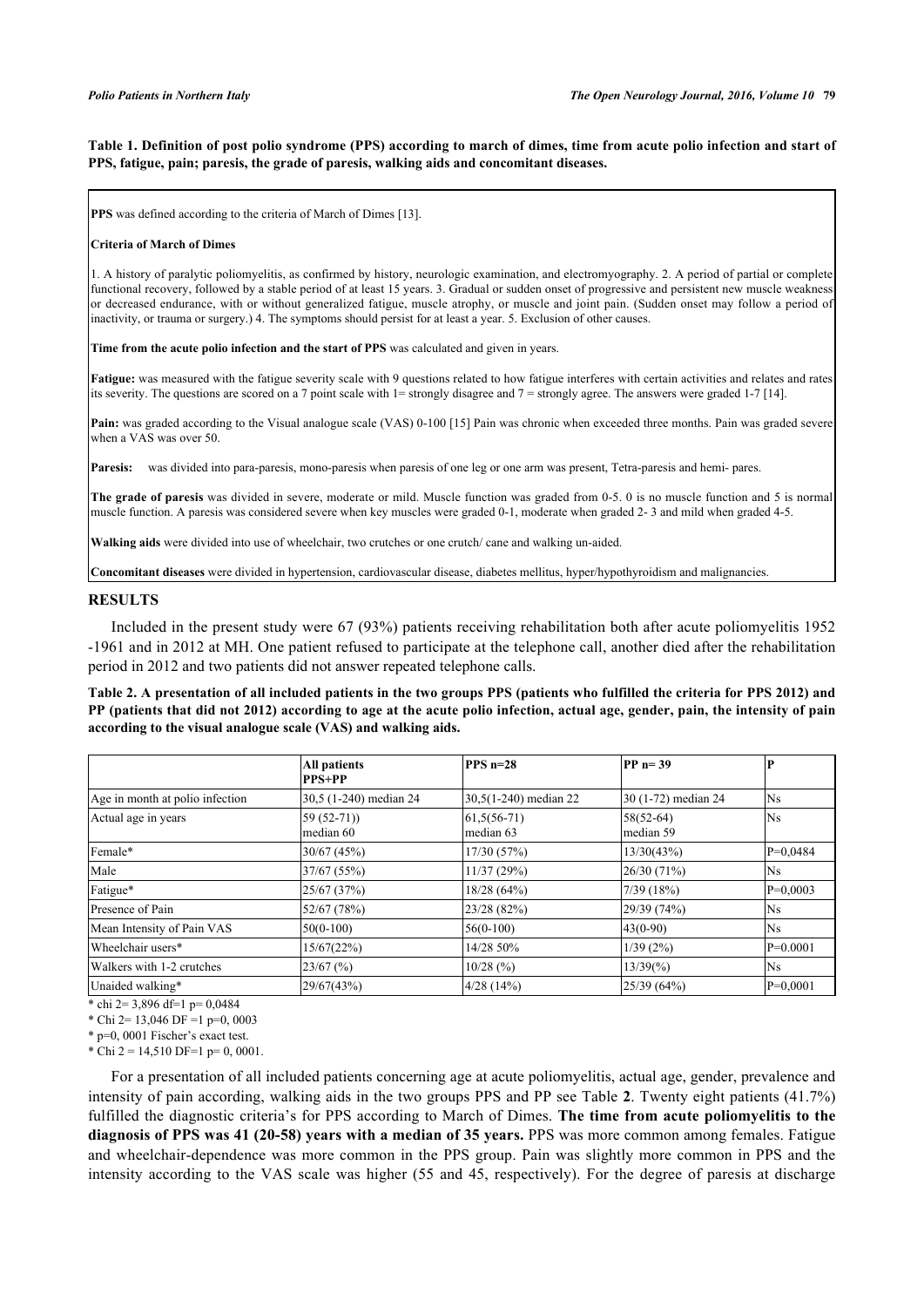1952-1961 and in 2012 see Table **[3](#page--1-0)**. It is obvious that there is an increase of paresis during the time period. Patients who fulfilled the diagnostic criteria for PPS in 2012 suffered from a more severe paresis at discharge from the rehabilitation 1952-1961 compared with PP patients. Half of the PPS patients were wheelchair users while one in PP group was wheelchair dependent.

**Table 3. Type and grade of pares in the two groups patients who fulfill the criteria's for post-polio syndrome (PPS) 2012 and those who did not (PP) at discharge from the first rehabilitation at Malcesine hospital (MH) 1952-1961 and after the rehabilitation cycle in 2012.**

|                            | <b>PPS</b> at discharge<br>from rehab 1952-61 | <b>PPS 2012</b> | <b>PP</b> at discharge<br>from rehab.1952-61 | <b>PP 2012</b> |                  |
|----------------------------|-----------------------------------------------|-----------------|----------------------------------------------|----------------|------------------|
| Tetra-paresis              | 5(18%)                                        | (6(21%)         |                                              |                | Ins              |
| <b>Severe Para-paresis</b> | (9%)                                          | 10(55%)         | 1(6%)                                        | $4(20\%)$      | $P=0.053$        |
| <b>Mono-paresis</b>        | 12(43%)                                       | 4(14%)          | 19 (49%)                                     | 19(49%)        | chi 2= 7 p=0.007 |
| No paresis                 |                                               |                 | $4(10\%)$                                    |                | Ins              |

Hypertension was the most common concomitant disease in both groups of patients as seen in Table **[4](#page-3-0)**. There was no significant difference between the rates of concomitant disorders between the groups,

<span id="page-3-0"></span>**Table 4. Concomitant diseases in patients that fulfilled the criteria for post-polio syndrome (PPS) 2012 and those who did not PP in patients who received rehabilitation after polio 1952-1961 and rehabilitation in 2012 at Malcesine Hospital. No statistical significant differences were obtained.**

|                                 | All included patients | <b>IPPS</b>  | PP             |
|---------------------------------|-----------------------|--------------|----------------|
| <b>Hypertension</b>             | 19/67(28%)            | 7/28(25%)    | 12/39(31%)     |
| Cardiac disease                 | 5/67(7%)              | 2/28(7%)     | 3/39(8%)       |
| <b>Malignant disease</b>        | 2/67(3%)              | 0/28         | 2/39(5%)       |
| Diabetes mellitus               | 4/67(6%)              | $3/28(11\%)$ | $1/39(2, 5\%)$ |
| <b>Depression</b>               | $1/67$ $(1, 5\%)$     | 1/28(3%)     |                |
| Hyper/hypothyroidism            | 3/67(5%)              | 2/28(7%)     | $1/39(2, 5\%)$ |
| More than 1 concomitant disease | 8/67(12%)             | 6/28(22%)    | 2/39(5%)       |

## **DISCUSSION**

The present study showed that around four out of ten patients fulfilled the criteria for PPS according to March of Dimes. In the study by Ivanyi 1999 [\[16](#page-5-15)] nearly 60% experienced late onset polio sequelae. Halstead [[17\]](#page-5-16) stated that the most common new symptoms were fatigue, pain and muscular weakness. The results of those studies were based on a survey and not by examination of the patients which might influence the results. To diagnose PPS correctly it is necessary to interview and examine the patients as well as analyze the medical files, otherwise the results might be misleading. The number of patients diagnosed with PPS increased with time after the acute polio infection and PPS patients were therefor slightly older than PP patients.

We can only speculate why some patients develop PPS and others do not. It is essential to find out why PPS patients have developed a progressive neurological disorder. The present study has demonstrated similarities in the PPS group and differences when compared with the non-progressive PP patients. Further studies should elaborate the characteristics of PPS and differences between the progressive and non-progressive courses of polio sequelae.

One of the aims with the first rehabilitation was to make the patients to walk at every cost. Perhaps this might have contributed to the development of PPS as overuse of muscle may contribute to the development of PPS [[11\]](#page-5-10). According to the present study it is obvious that patients with the most severe motor disability after the acute poliomyelitis have an increased risk to develop PPS.

In the present study women were more often diagnosed with PPS. Female gender has been described as a risk factor for developing PPS [\[9](#page-5-6), [10](#page-5-9)]. The opposite was found by Farbu *et al.* with a higher frequency of PPS in men than in women.Jung *et al.* found a lower quality of life in female PPS patients than in males [[18\]](#page-5-17). However, the same difference was found in normal controls and, thus, it was speculated that sex might be a confounding factor.

Age at the time of the acute polio infection seems to have importance for the development of PPS. Old age at the acute polio has been described as a risk factor for PPS [[7\]](#page-5-7). Jung showed decreased functions in aging PPS patients [[18\]](#page-5-17). One might speculate on the basis of the present results that aging may be the background for the increasing disability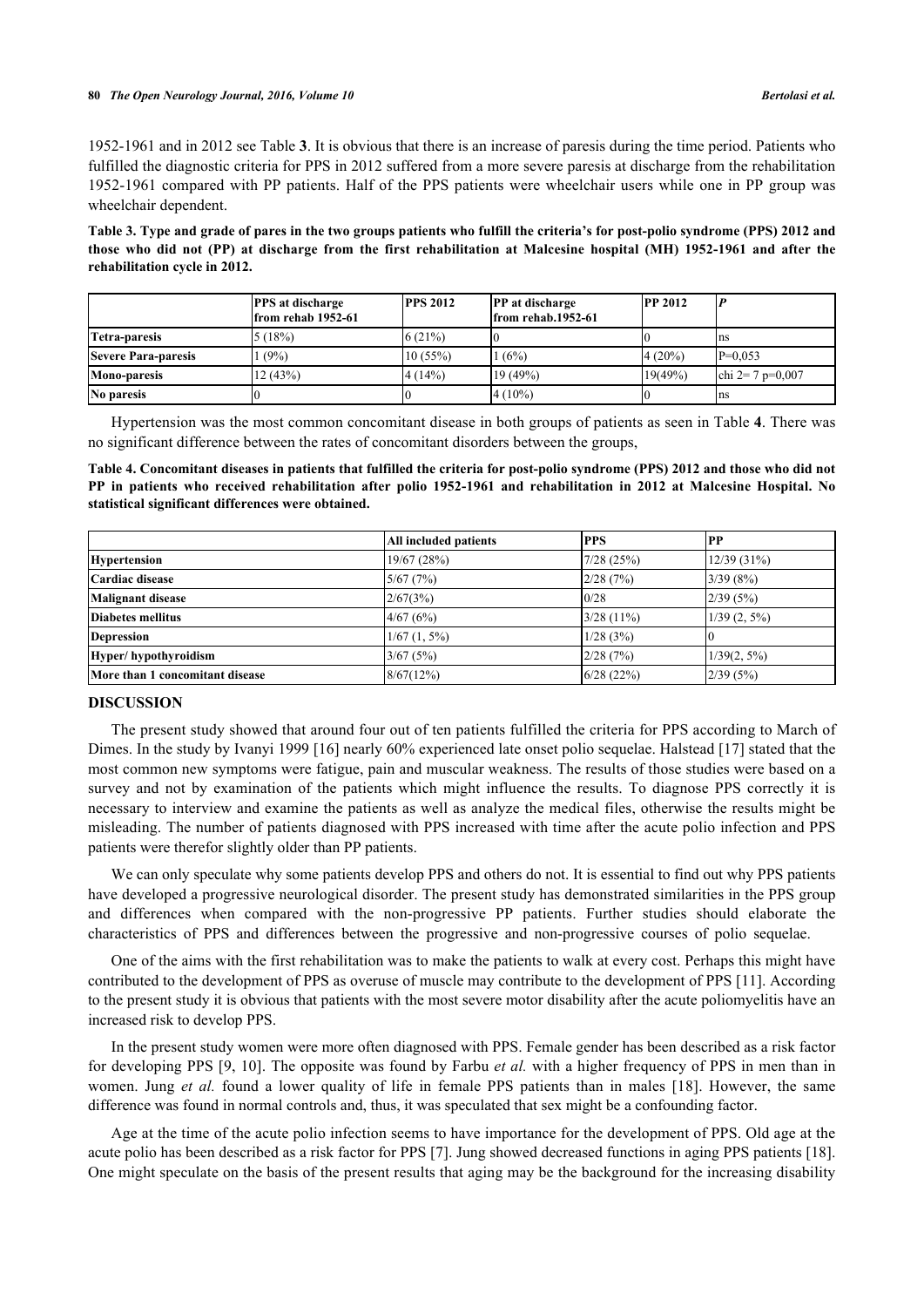and not PPS. This goes well with findings of the study by Jubelt [[8\]](#page-5-8) showing that patients with severe initial paresis have a greater risk to develop PPS. In tetra paretic patients respiratory muscles might be involved [[10](#page-5-9)] which might cause fatigue.

According to the definition of PPS the symptom occurs at least 15 year after the acute polio infection and PPS becomes more common as time passes. In present study the mean time between the initial polio infection and PPS was 35 years which is in accordance with the study done by Dalakas [[19\]](#page-5-18). The patients that fulfill the diagnostic criteria are thus, older than those that do not fulfill the PPS criteria.

At discharge from MH after the first recovery there was no difference between the two groups according to mono and Para paresis. However, five patients in PPS group and no PP patients experienced tetra paresis at discharge from the first rehabilitation. Furthermore, four patients in PP but none in PPS group had normal muscle strength at discharge 1952-1961. The patients without paresis were included as they at admission suffered from paresis in the legs but fully recovered. The interpretation might be that patients with tetra paresis have a more severe affection of the motor neurons and, thus, a greater risk of developing PPS. Furthermore, patients without paresis after the first recovery might have a less severe infection and a lower risk of developing PPS.

Pain is an important longstanding problem in both the PPS and PP group. The intensity of pain according to the VAS scale was slightly higher in the PPS group. Previous studies showed that pain in PP is nociceptive to its character and when a neuropathic pain is present another disease must be suspected[[2,](#page-5-1) [20\]](#page-5-19). Overuse of muscles due to an asymmetric paresis and degenerative disorders or muscular inflammation may be an explanation. Furthermore, pain may be a part of depression, especially when a diffuse pain is present [\[21\]](#page-5-20). However, polio patients have not been reported to have a high risk for depression [[21\]](#page-5-20).

Fatigue is prominent symptom in PPS patients. However, aging, concomitant diseases and pain might be confounders. This underlines the importance of a thorough analysis and evaluation of the patient's fatigue [\[22](#page-5-21)].

Concomitant diseases were slightly more common in patients that fulfilled the diagnostic criteria for PPS than patients that did not (53% and 43 respectively). The difference did not reach statistical significance. Nowadays both PPS and PP are in age when concomitant diseases are common. Concomitant disorders may add disability and may be a confounder for PPS. This is supported by the findings of the present study with no difference in the frequency of concomitant disorders in the two groups.

A limitation of the study, is that it was not possible to include all the patients who received rehabilitation 1952-1961 as many of them lives in other parts of Italy and some **have died**. Furthermore, the patients with the most severe type of acute polio did not receive rehabilitation at MH. Therefore it is not known what happened to the most severe cases of acute poliomyelitis but probably many of them died during the acute phase. The impact on initial respiratory status has therefore not been analyzed. Initial respiratory symptoms might be a risk factor for the development of PPS. The medical files from the first recovery 1952-1961 were more than 50 years old and were handwritten and in a different language than today. During 1950s it was not possible to perform a neurophysiologic examination which is routine nowadays. Another limitation was that the onset of PPS may be slow and thus it is difficult to decide exactly when the symptoms of PPS began. The onset of the symptoms of PPS has therefore been estimated.

To improve the diagnosis and treatment of PP and PPS we believe is important to perform a thorough neurological and general examination and to analyze carefully the medical files. Furthermore, a search for biomarkers and other molecular parameters should be performed and may give more information of a difference in pathophysiology of the two conditions. However, it must be underlined that patients in both the PPS and PP group have the same need of yearly rehabilitation and check-ups. It is of great importance to be aware of and conduct a general examination in order to diagnose concomitant disorders. If treated adequately the quality of life of PPS and PP patients may increase.

#### **CONFLICT OF INTEREST**

The authors confirm that this article content has no conflict of interest.

#### **ACKNOWLEDGEMENTS**

The study was approved by the Regional Ethical committee at Verona University, Italy.